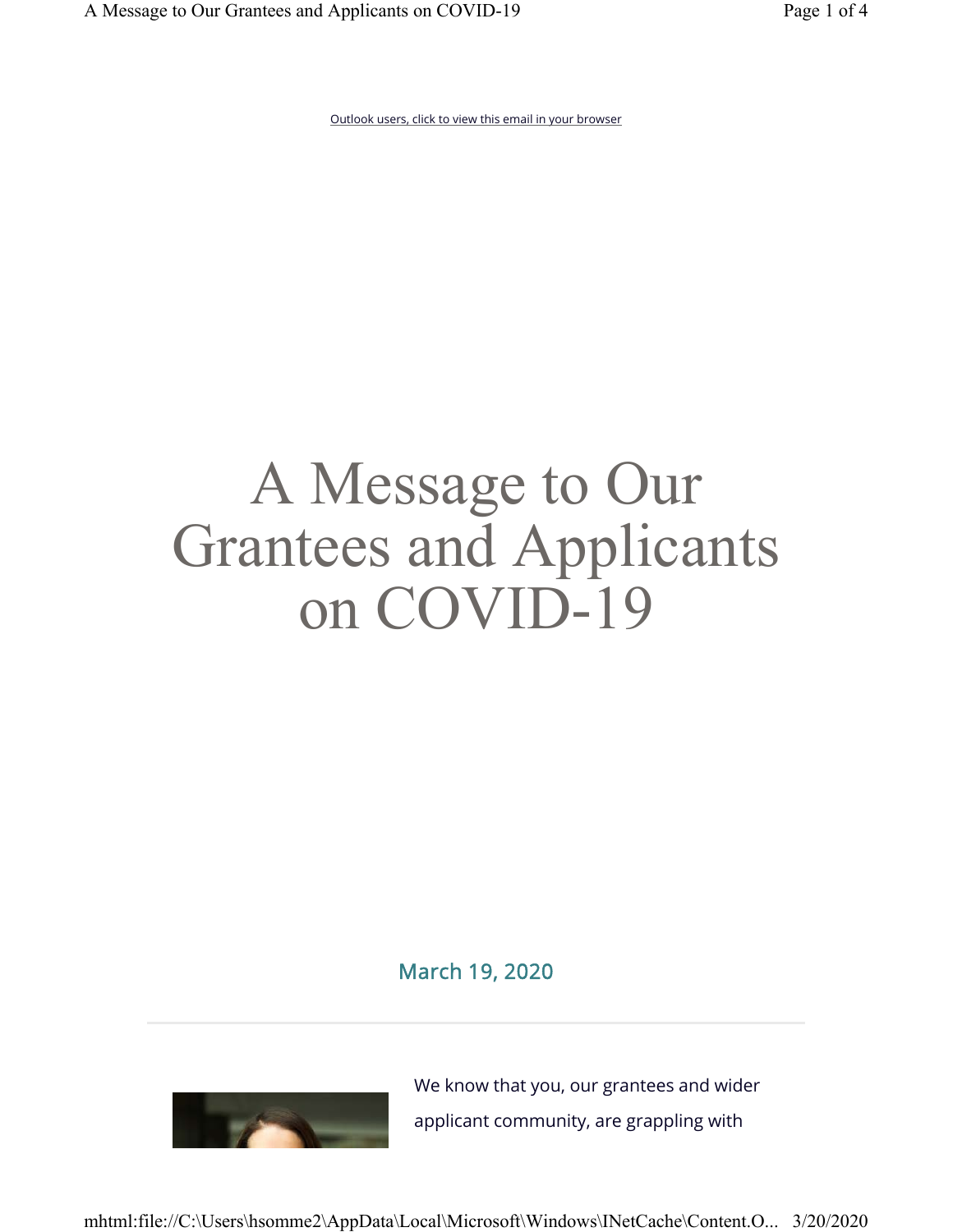

unprecedented disruptions and challenges due to the global coronavirus outbreak. We want you to know that we recognize the difficulties you face, we remain committed to current projects, and we aim to offer as much flexibility and support as we can. While most of the team

at the John Templeton Foundation is working remotely, we have full access to our systems, and we stand ready to provide guidance to you.

### For Applicants Under Review

If your proposal is under review, our review process will continue as planned, and you are welcome to reach out to the program team assigned to your proposal with any queries or updates that you might have about start dates and proposed project timelines.

#### For Grantees with Approved Proposals

If you have an approved proposal but do not have a signed grant agreement, please contact your program team member if you would like to revise the start date or request a revised project timeline. We are willing to be as flexible as we can in adjusting start dates and timelines. If we do not hear from you, we will continue to process grant agreements in accord with what was requested in the proposal materials. We ask you to think carefully about whether you can begin a project on time and work within the project timeline. Please note that it is easier for us to make adjustments to projects prior to signing the grant agreement. Once you begin your project activities and spend grant funds, we will have much less flexibility to consider no-cost extensions.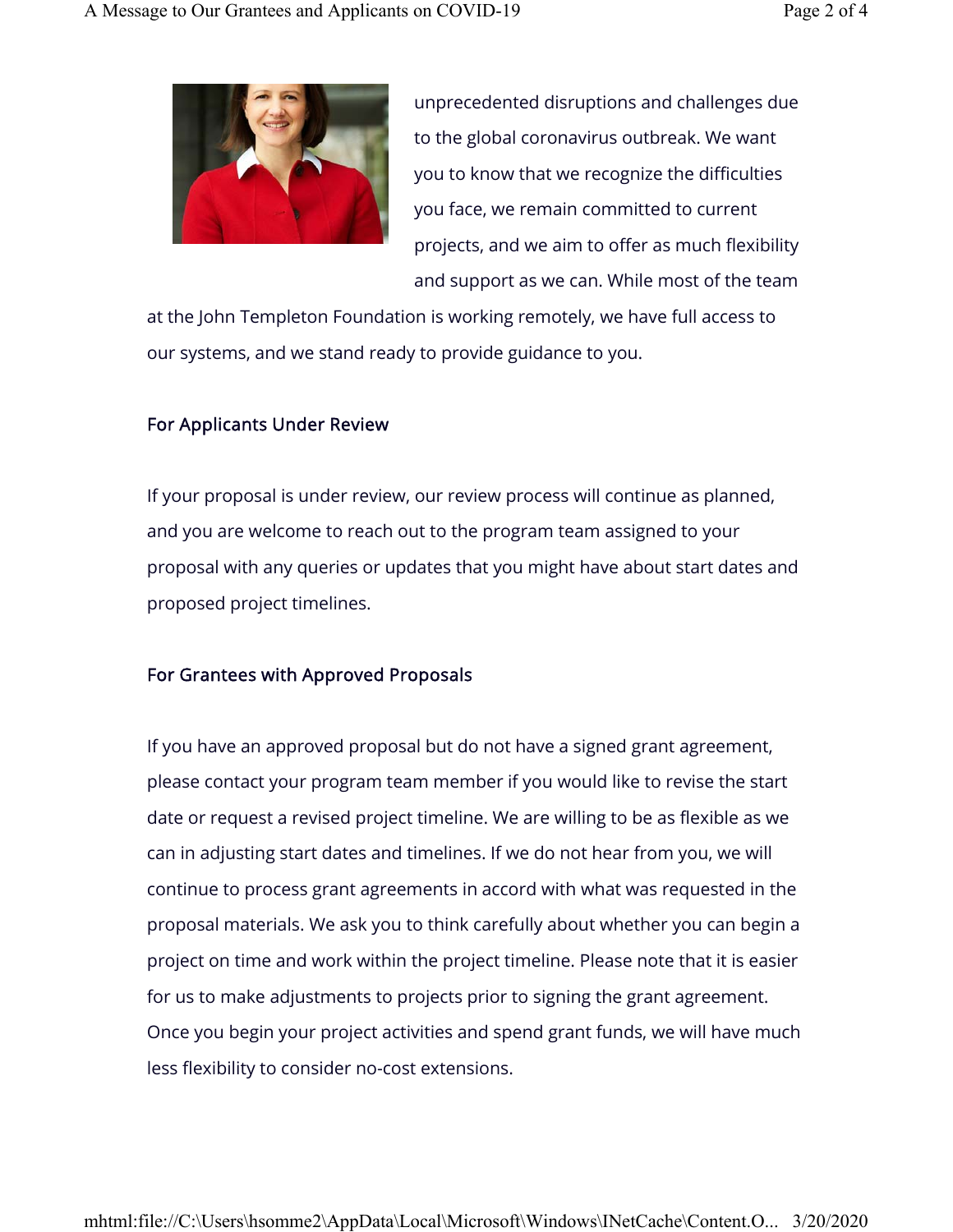## For Current Grantees

Our first priority is to do all that we can to ensure you have the resources you need to complete your work on time or to make adjustments to project timelines and stated outputs for the grant. We are willing to work with you to consider your requests to revise budgets, change outputs and adjust project timelines.

#### Our Commitment

We remain committed to seeing the work that we funded develop and finish, while recognizing that there will likely need to be revisions to some of our shared objectives and aspirations. In the coming weeks we will be working hard to respond to your queries and requests as quickly as we are able. As we seek to support you, we ask for patience while we try to answer every question swiftly and responsibly.

It is our great joy to work with over three hundred project leaders who are pushing the boundaries of discovery and understanding across a range of disciplines. We look forward to working with you to advance the goals of your important projects. Please be in touch if you have additional questions about how we can help you manage your grant this year.

With much gratitude,

Heather Templeton Dill President